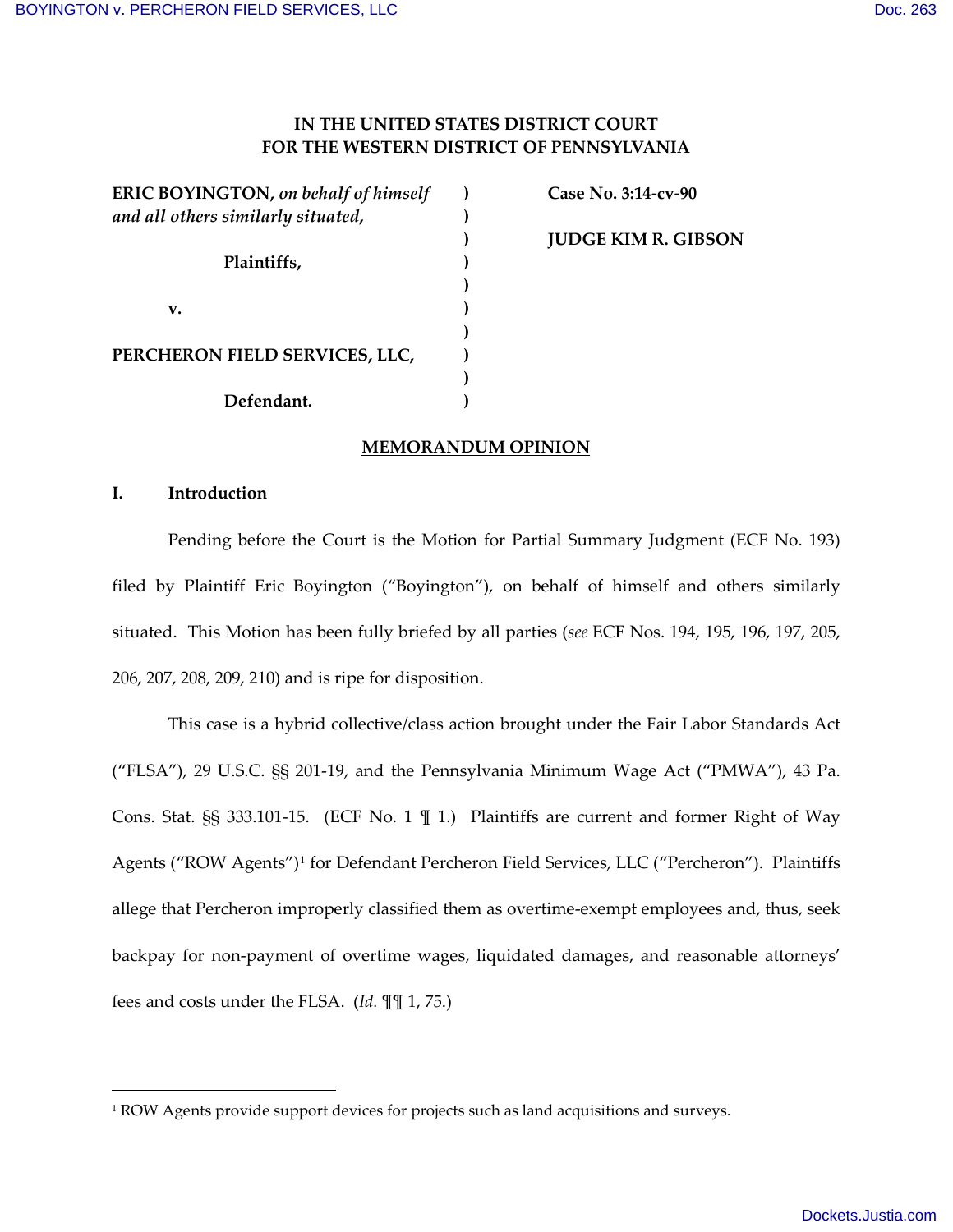In their Motion for Partial Summary Judgment, Plaintiffs ask the Court to enter judgment as a matter of law on two discrete issues: (1) whether Defendant made a judicial admission that Defendant misclassified the ROW Agents as overtime exempt prior to December 31, 2014 and (2) whether the Second Affirmative Defense asserted in Defendant's Amended Answer must be dismissed under the law of the case doctrine. For the reasons that follow, Plaintiffs' Motion for Partial Summary Judgment is **GRANTED IN PART** and **DENIED IN PART**.

### **II. Jurisdiction and Venue**

The Court has jurisdiction over Plaintiffs' FLSA claims under 28 U.S.C. § 1331 and supplemental jurisdiction over their related state law claims under 28 U.S.C. § 1367(a). Because a substantial part of the events underlying this case occurred in Altoona, Pennsylvania in the U.S. District Court for the Western District of Pennsylvania, venue is proper in this District pursuant to 28 U.S.C. § 1391(b)(2).

#### **III. Relevant Background[2](#page-1-0)**

l

The present Motion for Partial Summary Judgment was filed on October 14, 2016. (ECF No. 193.) Briefing concluded on this Motion on November 28, 2016. (*See* ECF Nos. 194, 195, 196, 197, 205, 206, 207, 208, 209, 210.)

This case has featured frequent and contentious disputes. Most relevant to the present Motion, the Court denied Defendant's Motion to Enforce Settlement Agreement (ECF No. 64) by Memorandum Opinion and Order of June 14, 2015. (ECF No. 96.) Shortly thereafter, on July

<span id="page-1-0"></span><sup>2</sup> Due to the extensive procedural history in this case and the parties' familiarity with the case, this background is narrowly constrained to the information relevant to deciding the present Motion for Partial Summary Judgment.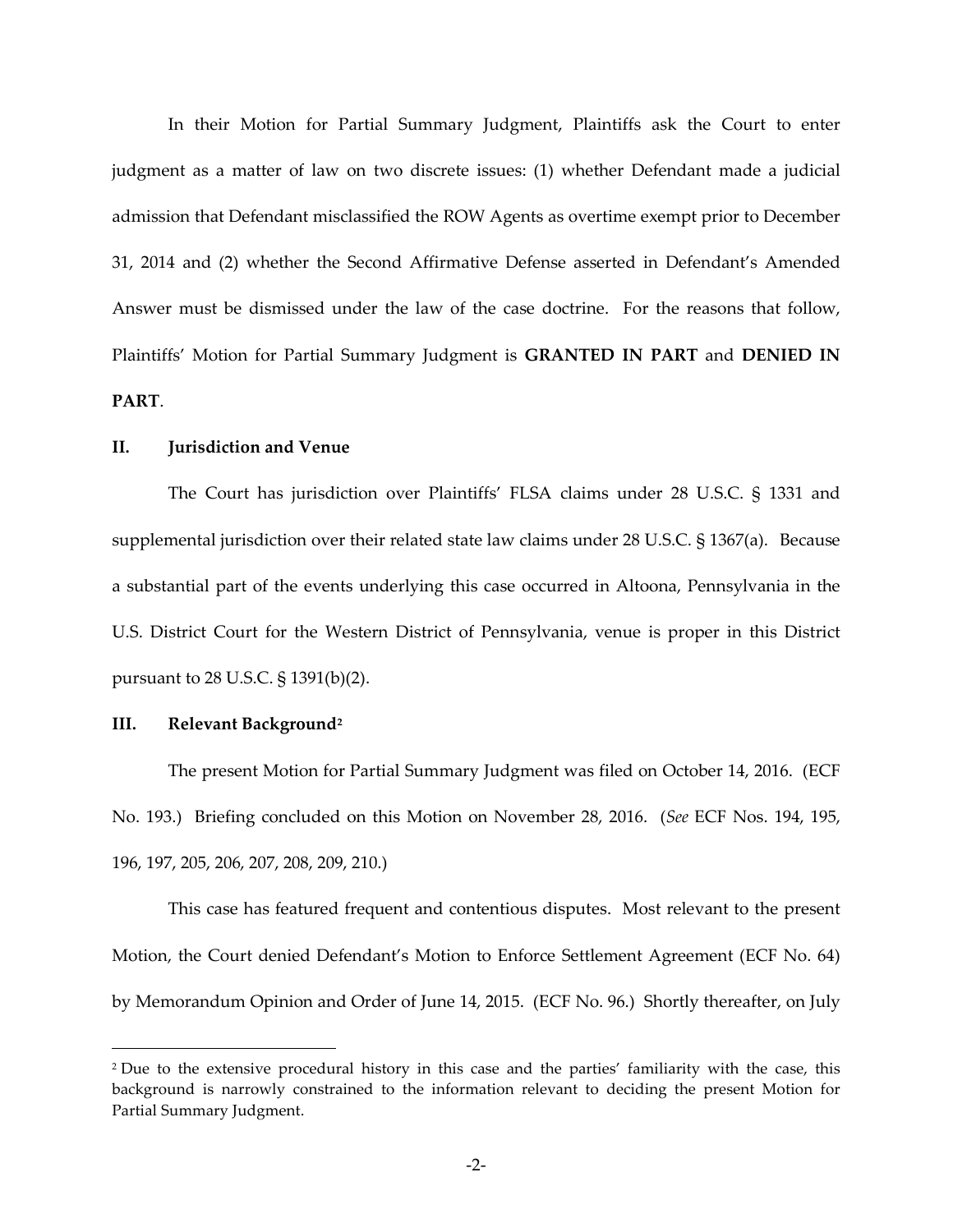13, 2015, Defendant filed its Motion for Reconsideration or, in the Alternative, for Permission to File an Interlocutory Appeal (ECF No. 111), which the Court denied by Memorandum Opinion and Order of March 24, 2016. (ECF No. 141.)

The Court granted Plaintiffs' Motion to Conditionally Certify an FLSA Collective and to Facilitate Notice (ECF No. 45) by Memorandum Opinion and Order of June 16, 2015. (ECF No. 97). However, Plaintiffs' Motion for Class Certification (ECF No. 224) filed on March 31, 2017 but not scheduled to be fully briefed until November 15, 2017 (*see* ECF No. 249)—remains pending before the Court.

Defendant also filed two motions to strike (ECF Nos. 253, 254) on October 16, 2017, asking the Court to strike numerous declarations submitted by Plaintiffs in support of their Motion for Class Certification. (ECF No. 224). These motions to strike—the disposition of which could affect the Court's ruling on Plaintiffs' Motion for Class Certification (ECF No. 224)—await responsive briefing by Plaintiffs and are not yet ripe for disposition.

### **IV. Discussion**

Plaintiffs' Motion for Partial Summary Judgment and accompanying briefs move for summary judgment on two matters. (*See* ECF Nos. 193, 194, 208.) First, Plaintiffs ask the Court to hold that, pursuant to the admissions of Defense Counsel, no overtime exemptions apply to any of the ROW Agents subject to this lawsuit for any overtime damages through December 31, 2014. (*See* ECF No. 194 at 1.) Second, Plaintiffs ask the Court to dismiss the Second Affirmative Defense asserted in Defendant's Amended Answer on the basis of the law of the case doctrine. (*See id.*)

The Court addresses each of these requests in turn.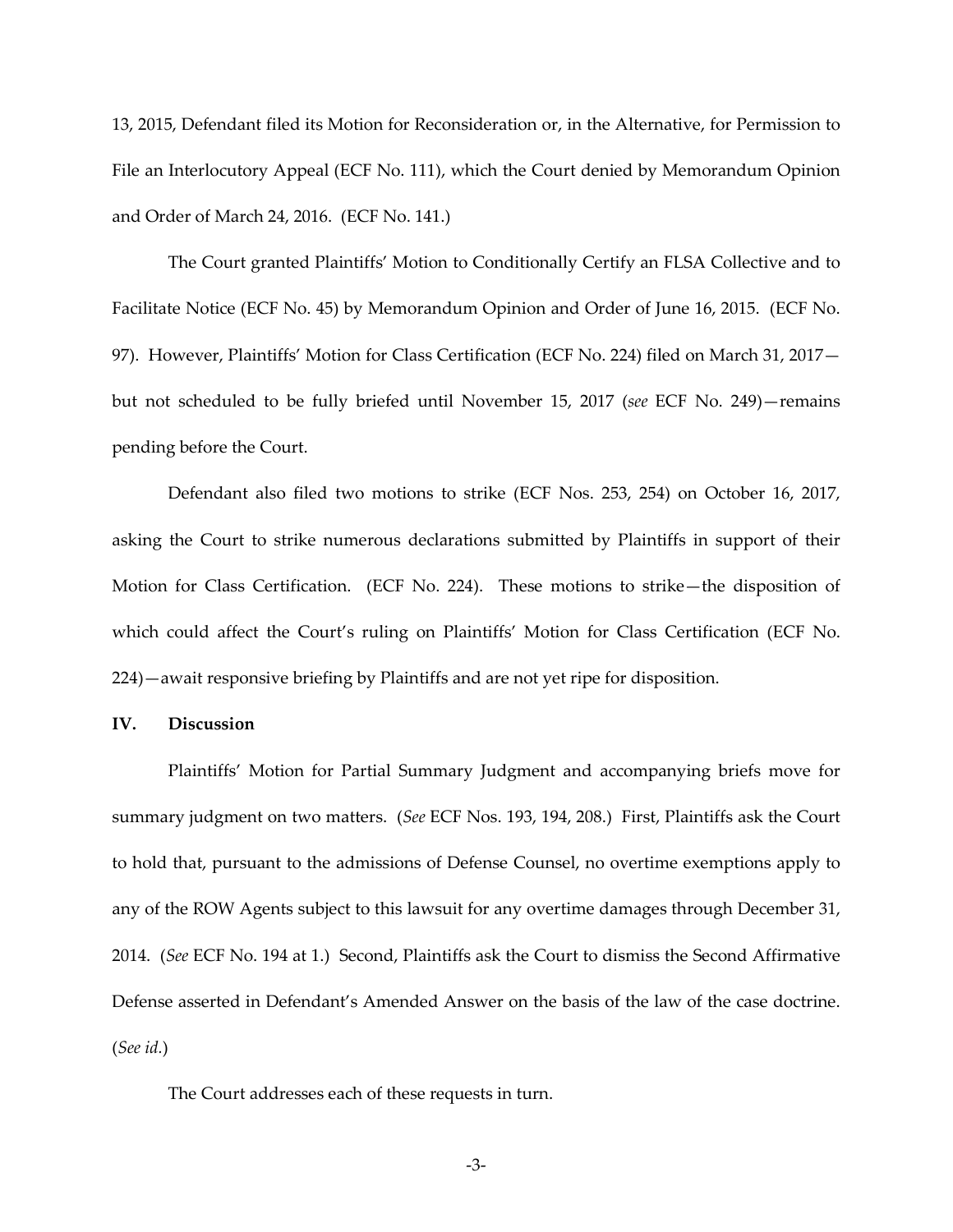#### **A. Defense Counsel's Admission Regarding Overtime Exemptions**

## **1. Plaintiffs' Arguments**

Plaintiffs first argue that Defendant "has unequivocally admitted that no overtime exemptions apply to the opt-in plaintiffs" because of a judicial admission made by Defense Counsel. (*Id.* at 3.) At an oral argument before the Court on July 13, 2016, Defense Counsel stated:

The defendant has waived its affirmative defenses associated with the classification of these individuals as exempt during the time period when they were paid on a day-rate basis. That's originally what this case was about. These folks were classified as exempt, but it was admitted that they were not paid a fixed salary for all hours worked through the end of 2014. And, as a result of that, Percheron acknowledges that it is liable for misclassification prior to December 31st, 2014, leaving the key factual dispute for this whole litigation to be the question of hours worked.

(ECF No. 196-1 at 11:8-17.) On the basis of this statement by Defense Counsel, Plaintiffs ask this Court to "rule that no overtime exemptions under the FLSA or PMWA apply to any of the Percheron ROW Agents, either in the FLSA collective action or in the proposed Rule 23 class, for any of the time periods worked through<sup>[3](#page-3-0)</sup> December 31, 2014." (ECF No. 194 at 3.)

Plaintiffs also specifically assert that this judicial admission by Defense Counsel should apply to all potential Rule 23 class members—not only to Boyington—because such potential Rule 23 class members must be similarly situated to Boyington, must satisfy the typicality and other requirements of Rule 23, and must necessarily have the same employment and pay characteristics. (*Id.* at 4.) Lastly, Plaintiffs argue that, if the Court grants summary judgment as

<span id="page-3-0"></span><sup>&</sup>lt;sup>3</sup> The Court notes that Defense Counsel's statement at oral argument used the phrase "prior to December" 31st, 2014"—not "through December 31, 2014." (ECF No. 196-1 at 11:8-17.)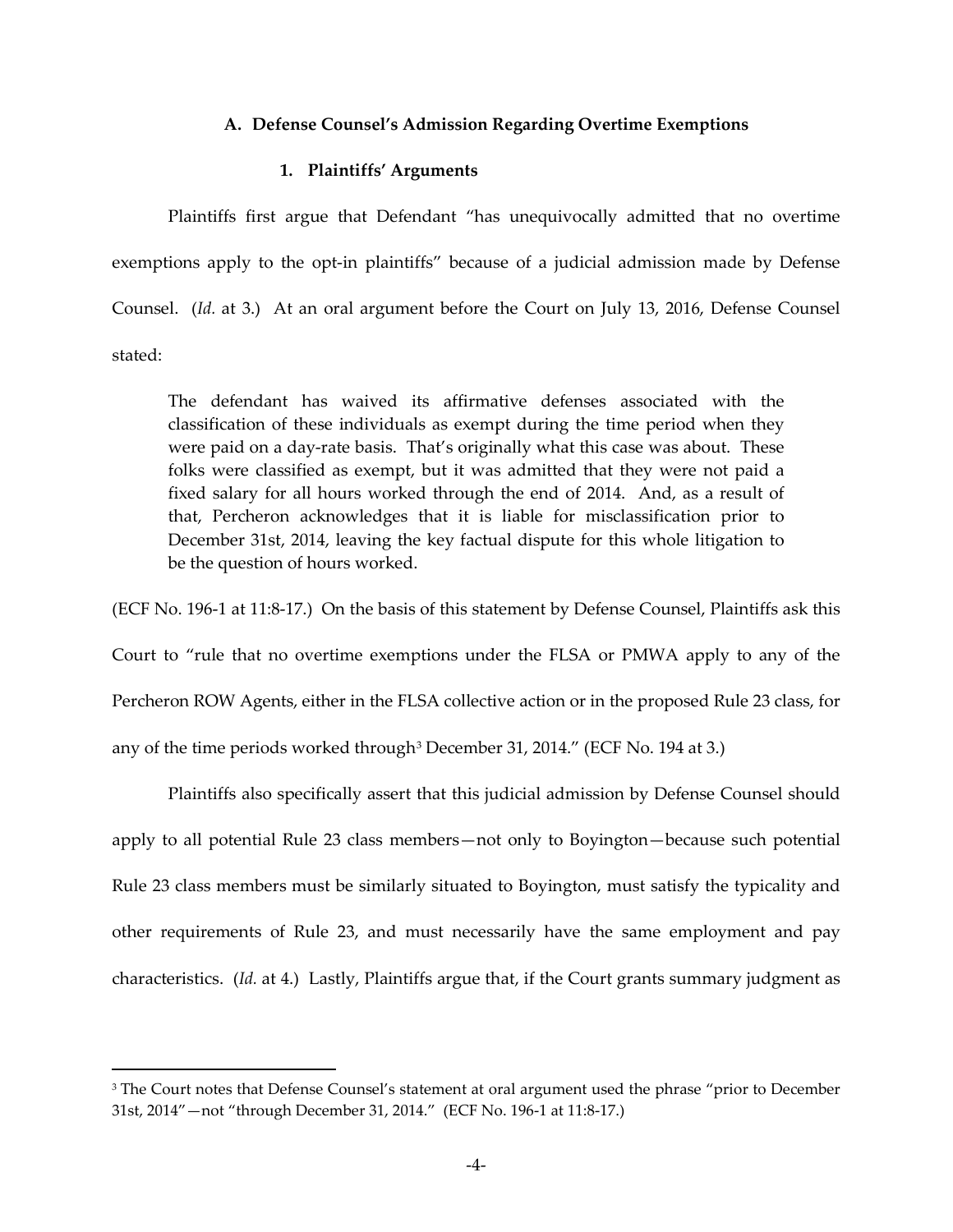to Boyington, such a judgment would also apply to other ROW Agents under the doctrine of issue preclusion. (ECF No. 208 at 3-4.)

### **2. Defense Counsel's Verbal Admissions Are Binding on Defendant**

As a preliminary consideration, the Court must determine whether the verbal admissions made by Defense Counsel at an oral argument may constitute a binding judicial admission.

Case law on this issue from the U.S. Court of Appeals for the Third Circuit and other Circuits is clear that an admission of counsel is binding on his or her client as long as such admissions are unequivocal. *See Glick v. White Motor Co.*, 458 F.2d 1287, 1291 (3d Cir. 1972); *accord McCaskill v. SCI Mgmt. Corp.*, 298 F.3d 677, 680 (7th Cir. 2002) (holding that counsel's verbal admission at oral argument as to the enforceability of an agreement was a binding judicial admission just like any other formal concession made during the course of proceedings); *Kohler v. Inter-Tel Techs.*, 244 F.3d 1167, 1170 n.3 (9th Cir. 2001) (holding that counsel's verbal admission at oral argument that the plaintiff failed to meet her burden of establishing diversity jurisdiction was a binding admission on the plaintiff); *Halifax Paving, Inc. v. United States Fire Ins. Co.*, 481 F. Supp. 2d 1331, 1336 (M.D. Fla. 2007) ("Statements made by an attorney during oral argument are binding judicial admissions and may form the basis for deciding summary judgment.").

Defendant does not contest this case law or the general principle that an unequivocal admission of counsel at oral arguments is binding on his or her clients. (*See* ECF No. 205.) Thus, the Court easily holds that unequivocal oral admissions made by a party's counsel at oral argument are binding on that party.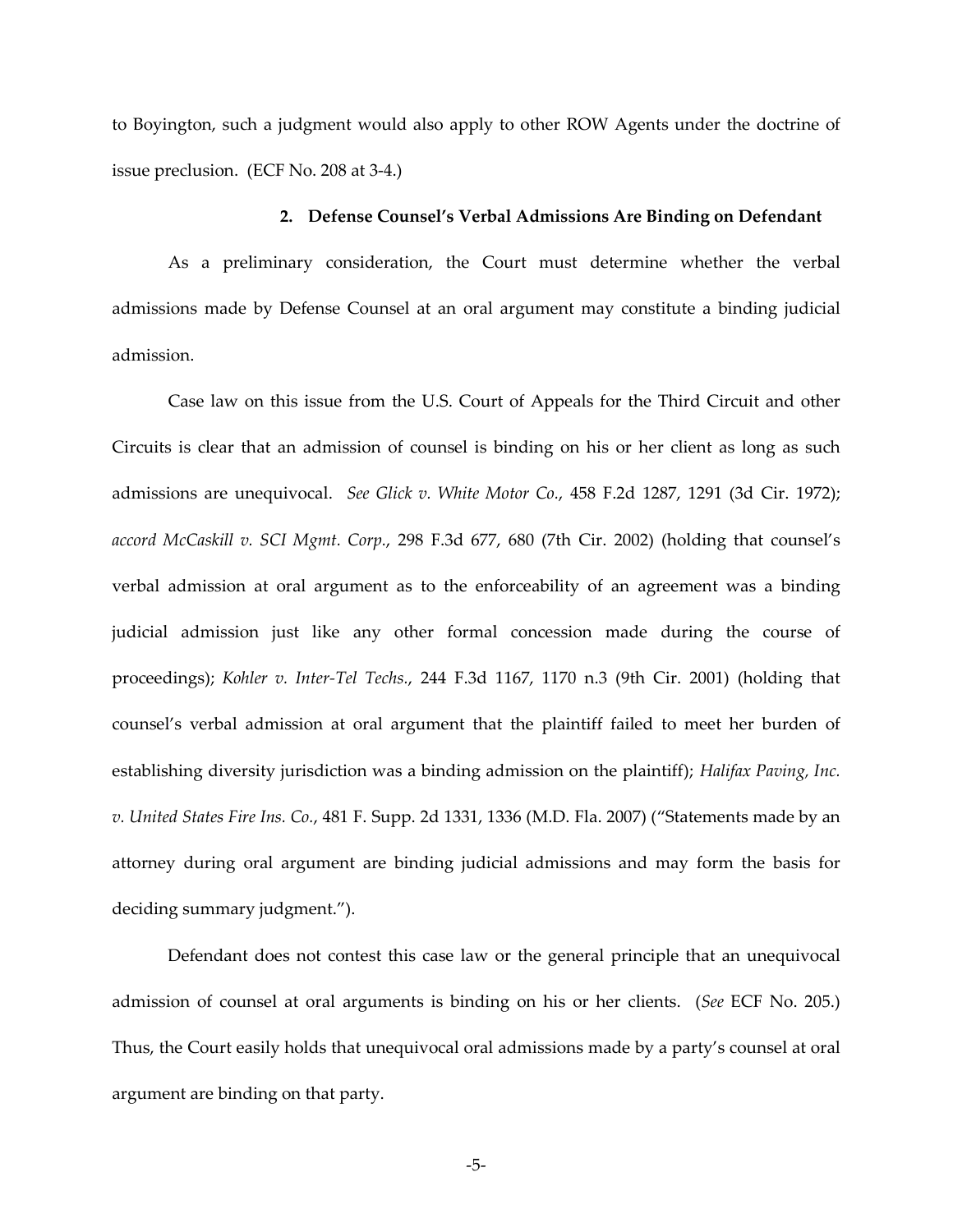Furthermore, even beyond Defense Counsel's verbal admission at oral argument, in Defendant's Response to Plaintiffs' Concise Statement of Material Facts and Defendant's Concise Statement of Other Material Facts (ECF No. 206), Defendant admits both that it misclassified Boyington as an exempt employee under the FLSA and PMWA and that it misclassified ROW Agents as exempt employees under the FLSA and PMWA. (*See id.* at ¶¶ 4, 7.) Therefore, Defendant has clearly and unequivocally made multiple formal concessions that it misclassified Boyington and other ROW Agents as exempt employees under the FLSA and PMWA. And, by Defense Counsel's unequivocal admission, "Percheron acknowledges that it is liable for misclassification prior to December 31st, 2014, leaving the key factual dispute for this whole litigation to be the question of hours worked." (ECF No. 196-1 at 11:8-17.)

# **3. Rule 56 Permits the Court to Enter Summary Judgment on Defendant's Admission**

While Defendant does not dispute the general principle that an unequivocal admission by counsel at oral arguments is binding on his or her clients, Defendant argues that Rule 56 does not permit the Court to enter summary judgment as to Defendant's admission. (*See* ECF No. 205 at 1-3.)

Citing 29 U.S.C. § 216(b), *Mell v. GNC Corporation*, No. 10-cv-945, 2010 WL 4668966, at \*5 (W.D. Pa. Nov. 9, 2010), and *Rummel v. Highmark, Inc.*, Civil Action No. 3:13-cv-97, 2013 WL 6055082, at \*3 (W.D. Pa. Nov. 15, 2013), Defendant states that FLSA and PMWA require a plaintiff to allege that: (1) the defendant engaged in commerce as defined by the FLSA, (2) the plaintiff was an employee as defined by the FLSA, and (3) the plaintiff worked more than forty hours in a week but was not paid overtime compensation for the hours in excess of forty. (ECF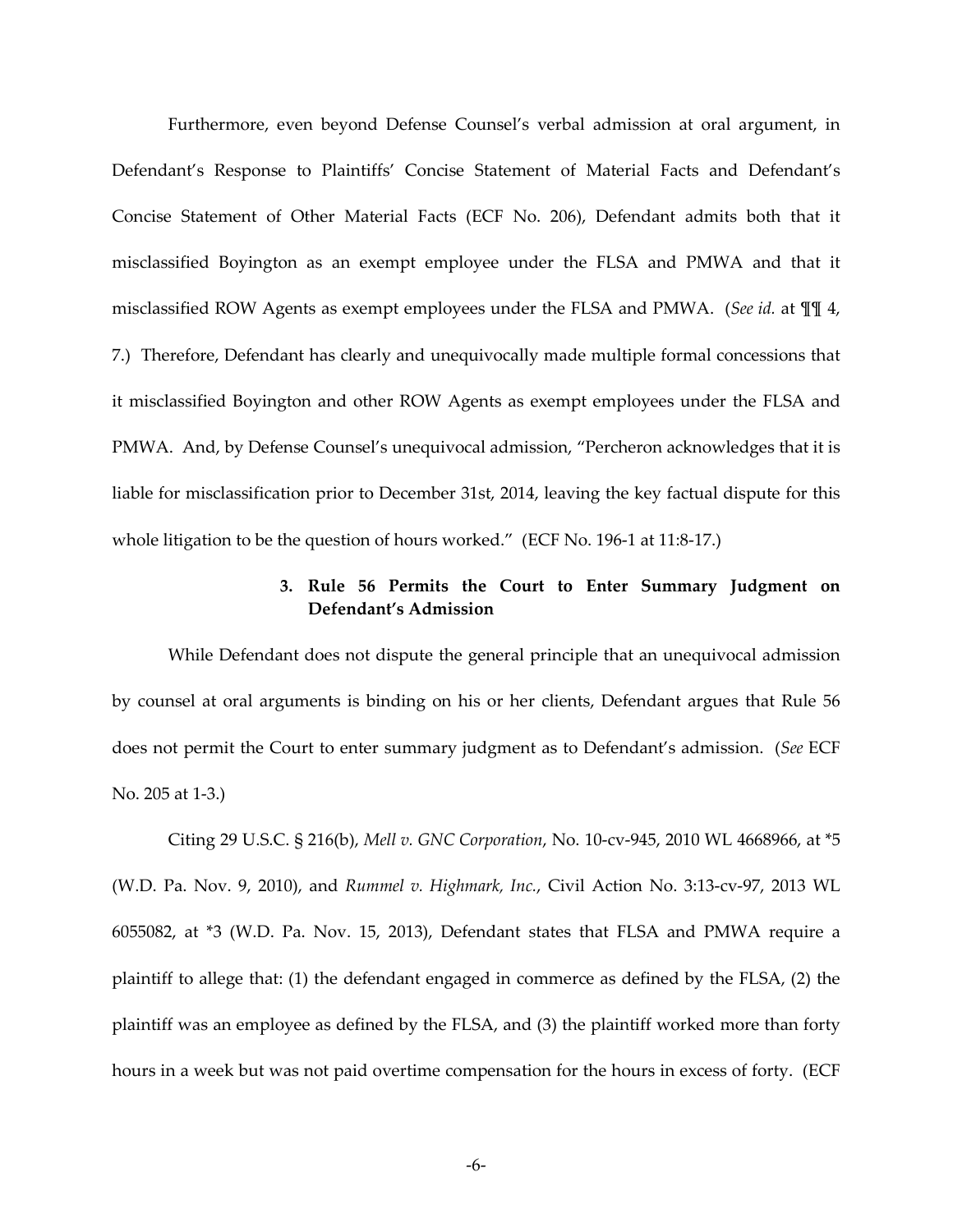No. 205 at 2.) In reviewing these elements, Defendant concludes that "FLSA and PMWA do not require a plaintiff to prove the absence of overtime exemptions (*i.e.*, 'misclassification') as an element of his overtime claim." (*Id.*)

Therefore, because Defendant concludes that misclassification of Plaintiffs as overtime exempt is not one of these three elements, Defendant argues that "the presence or absence of potentially-applicable 'exemptions' to the overtime provisions of the FLSA and/or PMWA are simply not material to whether Plaintiff has established a prima facie case." (*Id.*) In essence, Defendant believes that Plaintiffs' request for summary judgment goes beyond the authorization of Rule 56 because Plaintiffs ask for judgment on something that is not a "claim" or "defense" or any "part" of a "claim" or "defense." (*Id.* at 1.) The Court disagrees with Defendant's narrow interpretation and application of Rule 56 and holds that Rule 56 authorizes the grant of partial summary judgment here.

First, Defendant can scarcely claim that whether "Percheron acknowledges that it is liable for misclassification prior to December 31st, 2014, leaving the key factual dispute for this whole litigation to be the question of hours worked" (ECF No. 196-1 at 11:8-17) is not relevant to this case. This admission may not squarely or fully satisfy one of the three elements of a cause of action under the FLSA or PMWA, but the tendency of this admission to make a finding regarding these elements more or less probable is clear to the Court. While Defendant may dispute the weight and importance of this admission, this admission is still a material fact in assessing the elements of the causes of action in this case, the credibility and weight of other evidence, and the defenses raised by Defendant.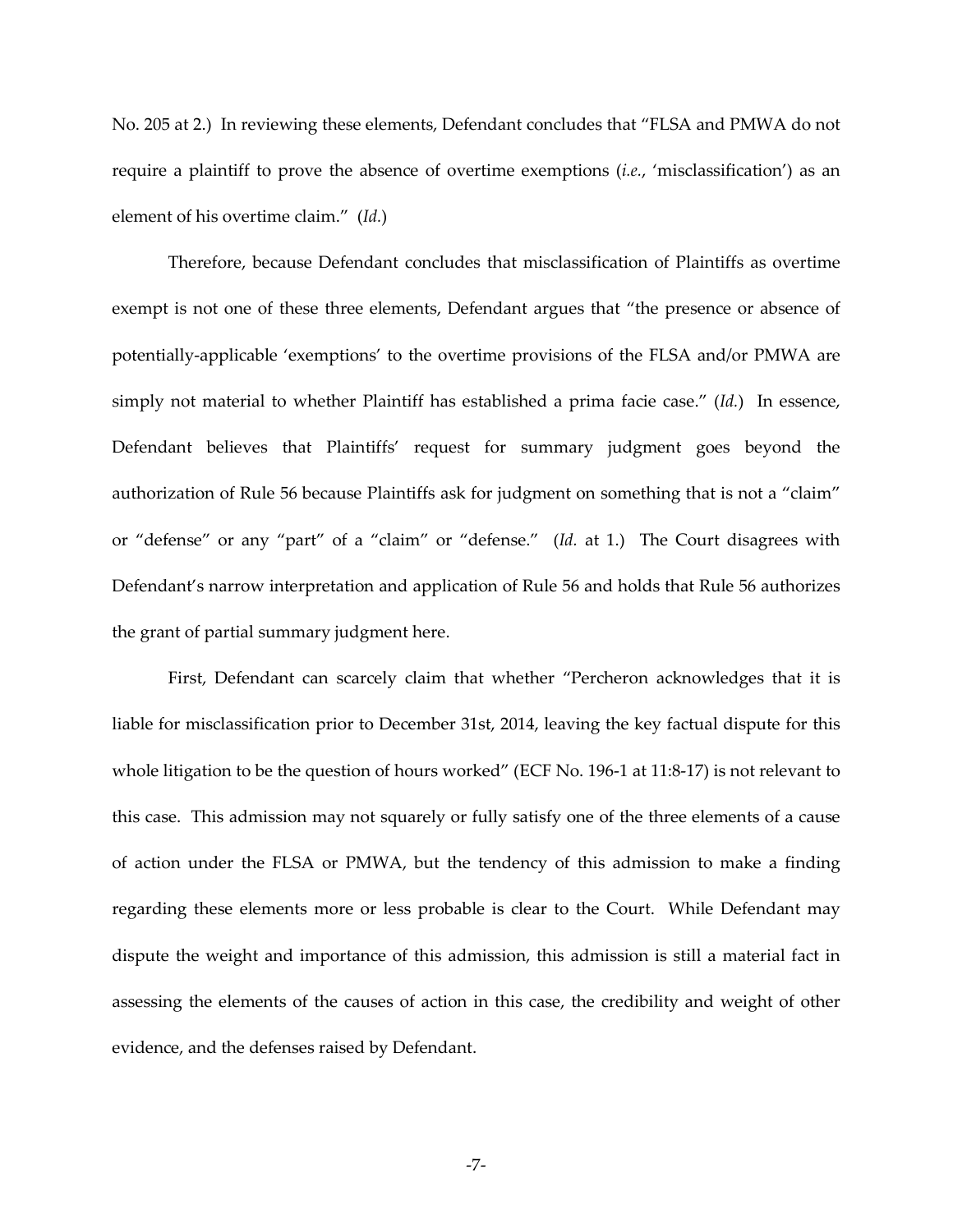Second, while Defendant correctly notes that its Amended Answer no longer asserts the affirmative defense that an overtime exemption is applicable to Boyington and the ROW Agents prior to December 31, 2014 (*see* ECF No. 205 at 2-3), the failure to raise the affirmative defense of the applicability of an overtime exemption in its Amended Answer does not necessarily foreclose Defendant's ability to raise this defense in the future. *See Antiskay v. Contemporary Graphics & Bindery, Inc*., Civil No. 11-7579, 2013 WL 6858950, at \*11-\*22 (D.N.J. Dec. 26, 2013). In *Antiskay*, the U.S. District Court for the District of New Jersey concluded that the defendant was allowed to seek summary judgment on FLSA exemption even though the applicability of an overtime exemption was not raised as an affirmative defense in the defendant's answer. *See id.*  The District of New Jersey first observed that the Third Circuit had not yet ruled on "the precise issue of whether a[n] FLSA exemption affirmative defense is waived if it is not specifically pled in the answer." *Id.* at \*16-\*17. The District of New Jersey then decided to follow the decisions of the two U.S. Courts of Appeals that have decided this issue—both of which held that "the technical failure to plead an FLSA exemption defense explicitly in the pleadings is not fatal to the employer's ability to assert it in the litigation and have the Court reach the merits of the defense." *Id.* at \*17 (citing *Schmidt v. Eagle Waste & Reclycing, Inc.*, 599 F.3d 626, 632 (7th Cir. 2010); *Bergquist v. Fidelity Info. Servs., Inc.*, 197 F. App'x 813, 815-16 (11th Cir. 1988)).

While the Court does not now hold that a party does not waive the affirmative defense of an overtime exemption even if that defense is not raised in the party's answer,<sup>[4](#page-7-0)</sup> the Court

 $\overline{a}$ 

<span id="page-7-0"></span><sup>4</sup> Instead, if an un-pleaded affirmative defense such as the overtime exemption were raised at a later time, the Court would apply the Third Circuit's established standard, i.e., the Court would focus on whether the party against whom this affirmative defense is latently raised would suffer undue prejudice and unfair surprise and whether that party had the opportunity to rebut that defense or to alter litigation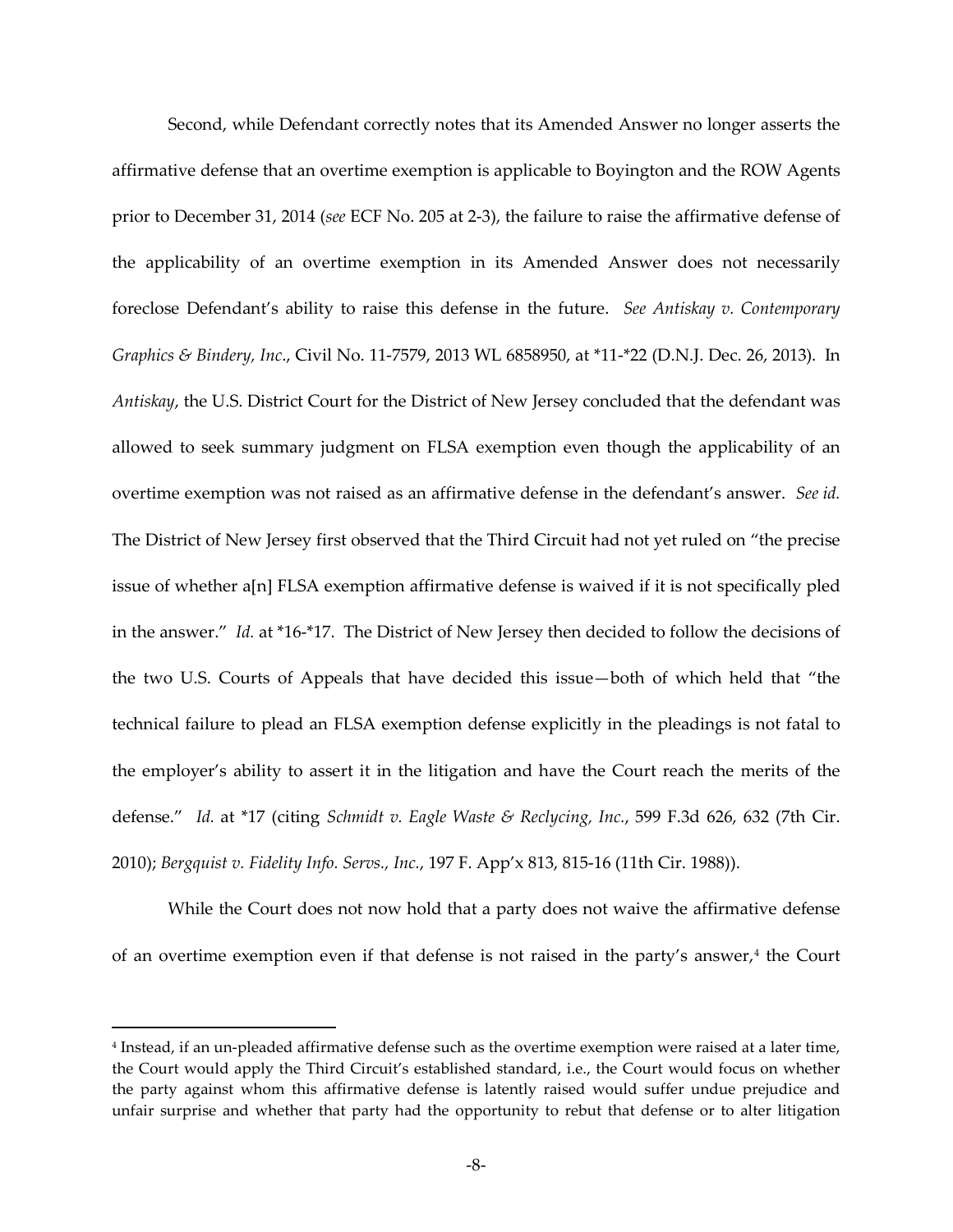recognizes that Defendant could attempt to resurrect the affirmative defense of an overtime exemption at a later time and has a reasonable basis in the case law cited *supra* for doing so. Moreover, despite withdrawing the affirmative defense of an overtime exemption originally asserted in its Answer from its Amended Answer (*compare* ECF No. 36 at 13 *with* ECF No. 136), Defendant's Amended Answer continues to deny Plaintiffs' allegations regarding misclassification. (*See* ECF No. 32 ¶¶ 31, 44; ECF No. 136 ¶¶ 31, 44.) Especially given Defendant's continued denials of the underlying facts in its Amended Answer and Defendant's opposition to the present Motion for Partial Summary Judgment despite Defendant's repeated and sometimes colorful<sup>[5](#page-8-0)</sup> assertions as to the irrelevancy and unimportance of the issue, it certainly is not unreasonable to seek summary judgment as to a defense that has been unequivocally precluded by Defendant's judicial admissions. Granting summary judgment on this judicial admission simplifies the litigation and, as Defense Counsel stated in Defendant's judicial admission, [6](#page-8-1) narrows the future considerations of this case to the issues that are actually in dispute, e.g., "the question of hours worked." (ECF No. 196-1 at 11:8-17.)

Federal Rule of Civil Procedure 56(a) expressly permits a party to "move for summary judgment, identifying each claim or defense—or the part of each claim or defense—on which summary judgment is sought." Fed. R. Civ. P. 56(a). Clearly, this judicial admission directly

strategy accordingly. *See In re Sterten*, 546 F.3d 278, 285 (3d Cir. 2008) (citing *Robinson v. Johnson*, 313 F.3d 128, 134-35 (3d Cir. 2002)).

<span id="page-8-0"></span><sup>5</sup> Beyond asserting that this issue is "irrelevant," "not material," "a nonissue," and "does not pertain" to any element of a claim or defense, Defendant also colorfully argues to the Court that "Plaintiff may as well have moved for summary judgment on the question of whether the sun comes up in the morning." (ECF No. 205 at 3.)

<span id="page-8-1"></span><sup>6</sup> "And, as a result of that, Percheron acknowledges that it is liable for misclassification prior to December 31st, 2014, leaving the key factual dispute for this whole litigation to be the question of hours worked." (ECF No. 196-1 at 11:8-17.)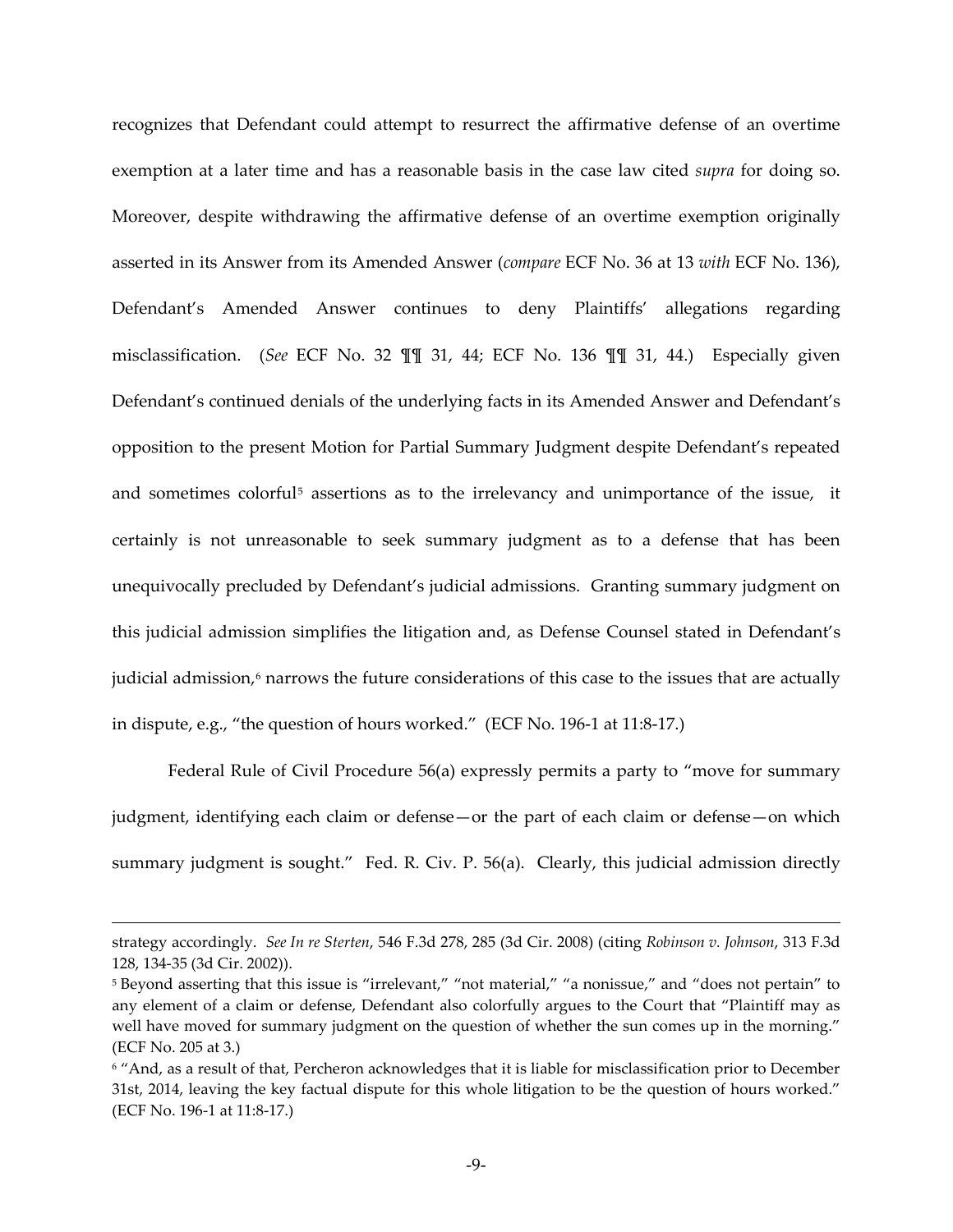precludes the defense of an overtime exemption and, thus, granting summary judgment is appropriate under Rule 56. Therefore, the Court grants Plaintiffs' Motion for Partial Summary Judgment to the extent it asks for summary judgment regarding the judicial admission made by Defendant and precludes the affirmative defense of the applicability of an overtime exemption prior to December 31, 2014. However, this grant of summary judgment applies only to Boyington and the opt-in plaintiffs properly and currently before the Court.<sup>[7](#page-9-0)</sup>

# 4. **The Court Will Not Render an Advisory Opinion as to Whether Defendant's Admissions Are Applicable to All Potential Rule 23 Class Members or Whether Issue Preclusion Hypothetically Applies**

Plaintiffs also ask the Court to extend this grant of summary judgment regarding Defense Counsel's admissions to all ROW Agents and all potential Rule 23 class members. (ECF No. 194 at 4-5.) Additionally, Plaintiffs argue that, if the Court grants summary judgment as to Boyington, such a judgment would also apply to other ROW Agents under the doctrine of issue preclusion. (ECF No. 208 at 3-4.) The Court denies both of these requests.

The Court will not preemptively rule on issues and parties not properly and currently before the Court. Article III of the U.S. Constitution restricts the power of federal courts to "Cases" and "Controversies." U.S. Const. art. III, § 2, cl. 1. Federal courts may not "decide questions that cannot affect the rights of litigants in the case before them" or give "opinion[s] advising what the law would be upon a hypothetical state of facts." *Chafin v. Chafin*, 568 U.S. 165, 171-72 (2013) (quoting *Lewis v. Continental Bank Corp.*, 494 U.S. 472, 477 (1990)). Plaintiffs ask the Court to apply our current holding to potential parties not yet litigants in this case and

<span id="page-9-0"></span><sup>7</sup> That is, those who filed and did not withdraw written consent to join this action as party plaintiffs pursuant to 29 U.S.C. § 216(b).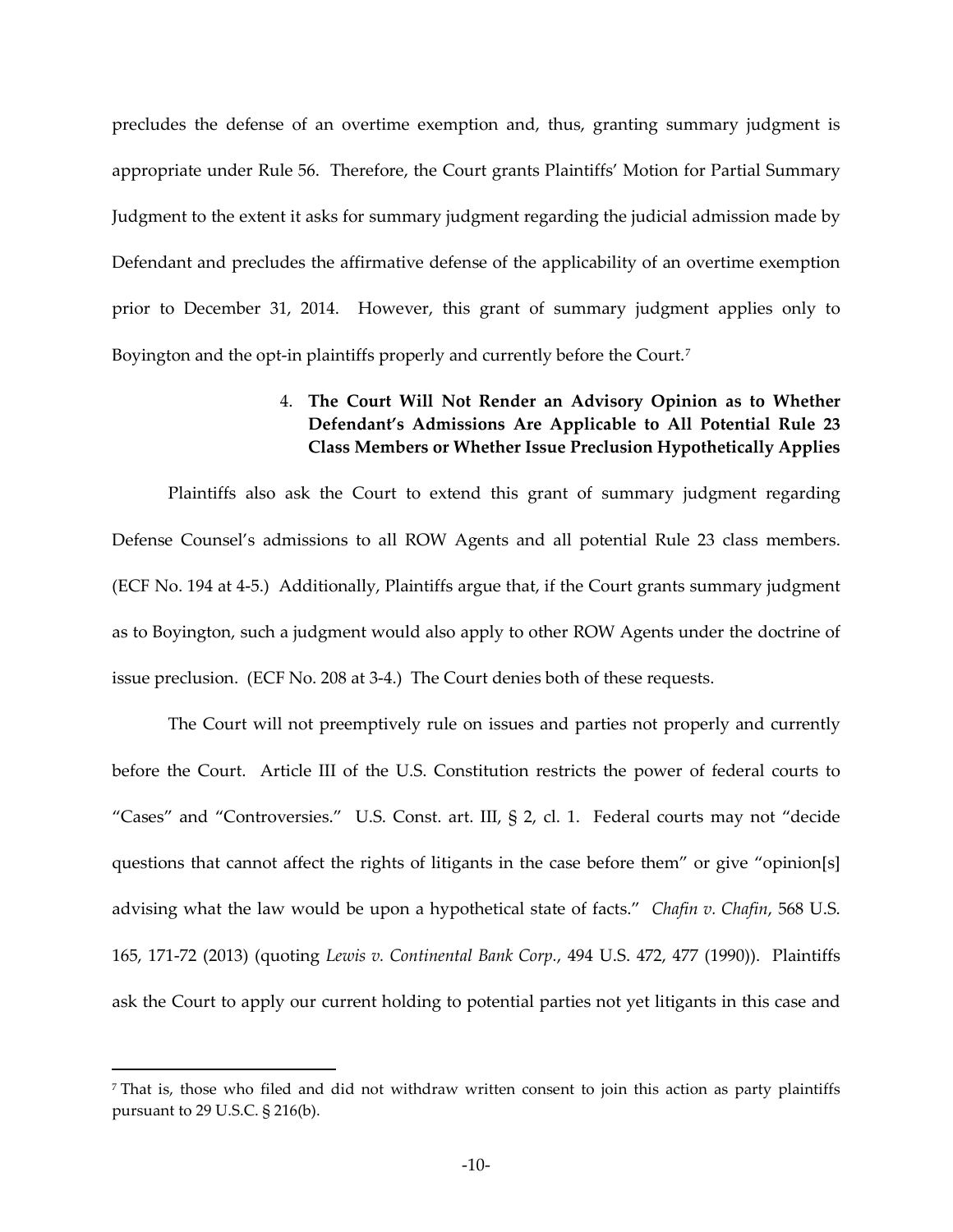to decide whether issue preclusion hypothetically applies to all ROW Agents any time this issue is raised in the future. The Court cannot and will not do so.

### **B. The Second Affirmative Defense of the Amended Answer**

## **1. Plaintiffs' Argument**

Plaintiffs next argue that Defendant's Second Affirmative Defense, which contends that there is "a binding settlement agreement" with Boyington, has already been disposed of by the Court's Memorandum Opinion and Order of June 15, 2015. (ECF No. 194 at 5.) Plaintiffs argue that, under the law of the case doctrine, the Court's prior decision lasts the duration of the case and precludes Defendant from re-litigating the issue. (*Id.*)

The Court agrees with Plaintiffs.

### **2. The Law of the Case Doctrine**

 Under the law of the case doctrine, "when a court decides upon a rule of law, that decision should continue to govern the same issues in subsequent stages in the same case." *ACLU v. Mukasey*, 534 F.3d 181, 187 (3d Cir. 2009) (quoting *Christianson v. Colt Indus. Operating Corp.*, 486 U.S. 800, 816 (1988)). Courts have developed the law of the case doctrine "to maintain consistency and avoid reconsideration of matters once decided during the course of a single continuing lawsuit." *Bellevue Drug Co. v. CaremarksPCS (In re Pharm. Benefit Managers Antitrust Litig.)*, 582 F.3d 432, 439 (3d Cir. 2009).

The law of the case doctrine provides that decisions of law issued in the course of a legal action should not be revisited or overturned unless there are "extraordinary circumstances," namely that the initial decision was "clearly erroneous and would make a manifest injustice,"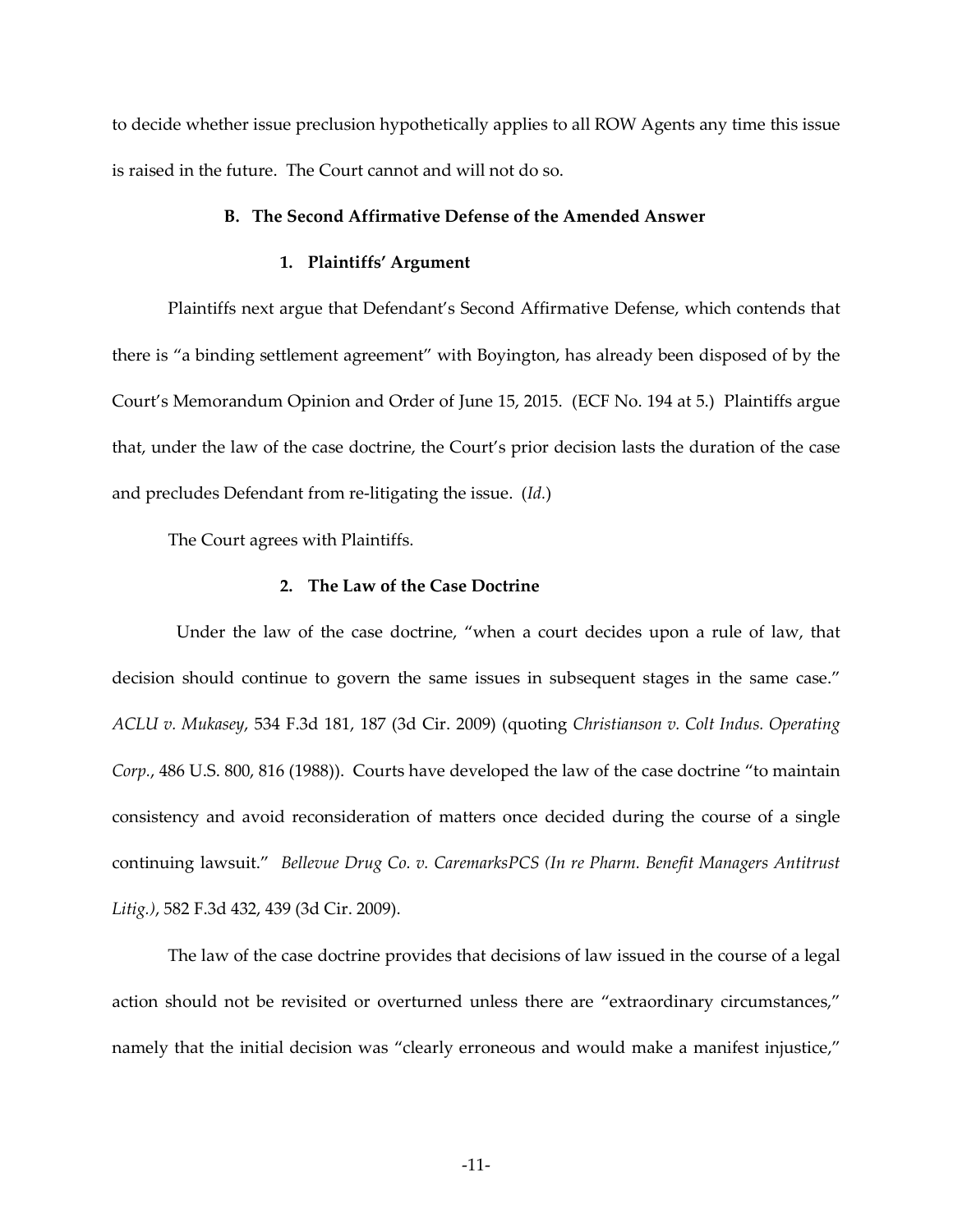the availability of new evidence, the announcement of a new supervening law, the desire to clarify an earlier ambiguous ruling, or the need to avoid an unjust result. *See id.*

### **3. The Second Affirmative Defense is Barred by the Law of the Case**

Defendant filed its Motion to Enforce Settlement Agreement on November 12, 2014. (ECF No. 64.) The Court denied this Motion by Memorandum Opinion and Order of June 14, 2015. (ECF No. 96.) Both parties have expended considerable effort to construe the exact wording of that Memorandum Opinion and Order to their benefit. In particular, Defendant has excerpted specific portions of the Court's decision that seemingly align with Defendant's arguments. The Court will not spend its time responding to the parties' various interpretations and out-of-context quotations of this prior decision because the Court's decision on Defendant's Motion to Enforce Settlement Agreement speaks for itself. (*See id.*) However, for the purposes of resolving the present Motion for Summary Judgment, the Court concludes that its prior decision unambiguously held that the purported settlement agreement was invalid as a matter of law. Thus, the law of the case doctrine precludes re-litigation of this issue, *see Bellevue*, 582 F.3d at 439, and the Court holds that the Second Affirmative Defense is dismissed with prejudice.

While the parties seek to construe various specific excerpts of the Court's prior decision to their advantage, the holding of the Court's prior decision is clear: the purported settlement agreement lacked sufficiently definite terms to constitute an enforceable contract. (*See* ECF No. 96.) The Court clearly held that "[t]he precise terms of the agreement allegedly reached between Plaintiff and Defendant are not sufficiently definite, and it appears to the Court that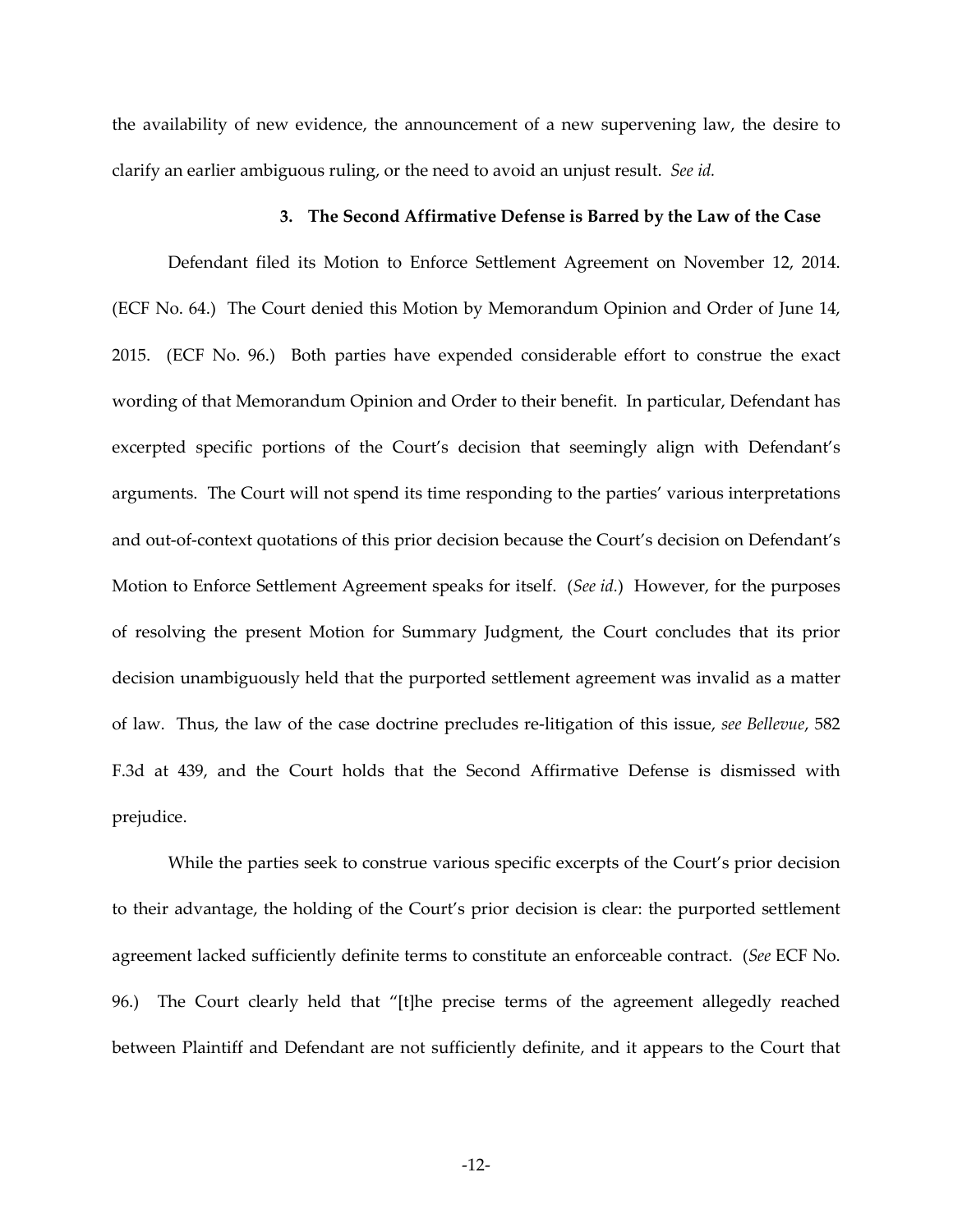Defendant attempted to subvert the class action by offering to settle the case before giving the Court a chance to rule on the motion to certify the class conditionally." (ECF No. 96 at 7.)

The Court considered both Asa Bowers, the Chief Executive Officer of Defendant's parent entity, and Boyington's sworn declarations and, regardless of the two declarations' opposing views on whether there was mutual assent to the purported settlement agreement, neither declaration established sufficiently definite terms to constitute a valid settlement agreement as a matter of law. (*Id.* at 5.) Accordingly, the Court unequivocally stated, "Defendant's motion to enforce the settlement shall be denied because the Court is not satisfied that Defendant entered into a binding agreement with Plaintiff on October 31, 2014."[8](#page-12-0) (*Id.*)

Defendant offers two final arguments in favor of re-re-litigation<sup>[9](#page-12-1)</sup> of this issue. First, Defendant argues that it should be permitted to develop "facts through discovery to support its assertion that there was a binding and enforceable settlement agreement." (ECF No. 205 at 7.) In support of this argument, Defendant cites a number of cases that it suggests stand for the proposition that the law of the case doctrine does not preclude re-litigation of an issue when it was decided on an undeveloped and incomplete factual record that can be subsequently

 $\overline{a}$ 

<span id="page-12-0"></span><sup>8</sup> The Court also equated Defendant's purported settlement to the "picking off" scenario in *Weiss v. Regal Collections*, 385 F.3d 337, 349 (3d Cir. 2004) because "Defendant used the offer of settlement here to thwart the class action before the certification question could be decided by this Court." (ECF No. 96 at 6-7.) The Court specified that "Defendant's action in making an offer of settlement was an impermissible attempt to settle this case before giving the Court an opportunity to rule on the motion to certify the class conditionally." *(Id.* at 7.) However, as correctly noted by Defendant, in the Court's decision (ECF No. 141) on Defendant's Motion for Reconsideration or, in the Alternative, for Permission to File an Interlocutory Appeal (ECF No. 111), the Court later clarified that this second basis for holding that the purported settlement agreement is invalid is largely irrelevant because the Court based its decision on the lack of sufficient terms to the alleged settlement agreement. (ECF No. 141 at 4-5.)

<span id="page-12-1"></span><sup>9</sup> The Court already reconsidered the enforceability of the purported settlement agreement in denying Defendant's Motion for Reconsideration or, in the Alternative, for Permission to File an Interlocutory Appeal. (ECF Nos. 111, 141.)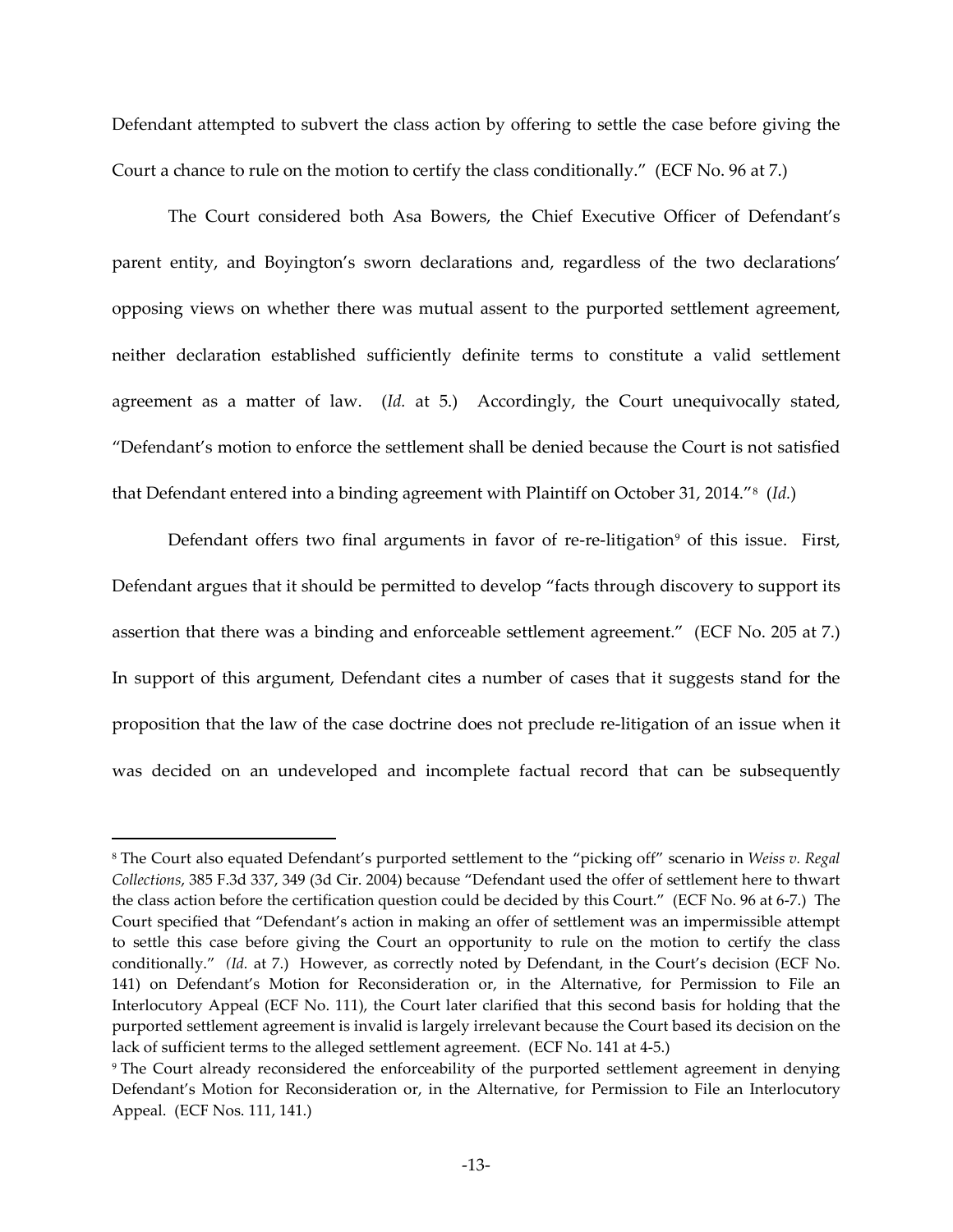developed and completed in discovery. *See Pure Power Boot Camp, Inc. v. Warrior Fitness Boot Camp, LLC*, 759 F. Supp. 2d 417, 424 (S.D.N.Y. 2010); *Martaschiello v. City of Buffalo Police Dep't*, 709 F.3d 87, 97 (2d Cir. 2013); *McKenzie v. BellSouth Telecomm., Inc.*, 219 F.3d 508, 513 (6th Cir. 2000); *S.C. v. Deptford Twp. Bd. of Educ.*, No. 01-5127, 2006 WL 1784591, at \*14 (D.N.J. June 23, 2006) (citing *Lodato v. Ortiz*, 314 F. Supp. 2d 379, 388 n.5 (D.N.J. 2004)); *Clalit Health Serv. v. Israel Humanitarian Found.*, 385 F. Supp. 2d 392, 398 n.8 (S.D.N.Y. 2005); *Krys v. Aaron*, 106 F. Supp. 3d 472, 480-81 (D.N.J. 2015); *United States v. Richardson*, 583 F. Supp. 2d 694, 710 (W.D. Pa. 2008); *Williams v. Hilton Group, PLC*, 216 F. Supp. 2d 324, 331 (W.D. Pa. 2003).

All of the cited cases are distinguishable from the present case. Unlike our decision on the enforceability of this purported settlement agreement, many of the cases cited by Defendant involved initial decisions on motions to dismiss or discovery motions and were made under the assumption that discovery would uncover additional facts upon which a further ruling could be made. *See Pure Power*, 759 F. Supp. 2d at 425 (holding that the law of the case doctrine did not apply because the issue was decided in the context of a discovery issue before the substantive claims were before the court); *Maraschielleo*, 709 F.3d at 97 (reconsidering a decision that was made solely on the basis of the allegations in the complaint); *McKenzie*, 219 F.3d at 513 (holding that a prior appellate decision that a complaint was improperly dismissed for lack of subject matter jurisdiction did not act as law of the case in a subsequent summary judgment motion on remand); *Clalit*, 385 F. Supp. 2d at 398 n.8 (holding that a prior decision on a motion to dismiss as to the intention of the testator was not binding on a decision on a motion for summary judgment). The denial of a motion to dismiss based only on the allegations of the Complaint is easily distinguishable from our holding, which was based on sworn declarations and made as a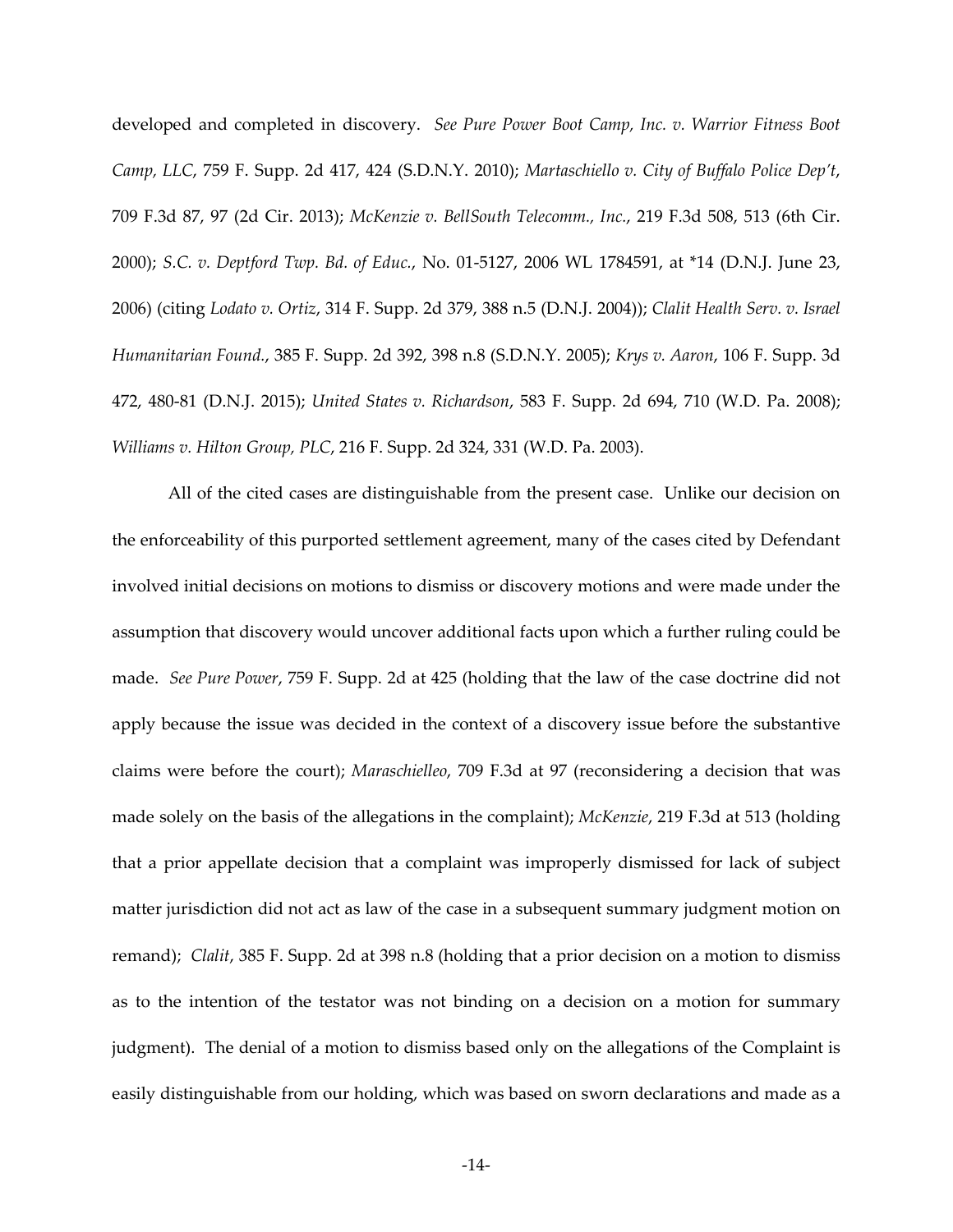matter of law, [10](#page-14-0) that "[t]he precise terms of the agreement allegedly reached between Plaintiff and Defendant are not sufficiently definite." (ECF No. 96 at 7.)

The remaining cases cited by Defendant are likewise inapposite. *See S.C. Deptford*, 2006 WL 1784591, at \*41 (holding that the prior decision was clearly erroneous); *Richardson*, 583 F. Supp. 2d at 710 (holding that the law of the case doctrine was applicable); *Williams*, 216 F. Supp. 2d at 331 (holding that the issue asserted was not directly addressed in the prior decision). Defendant hopes to use this latter group of cases to show that, even if the law of the case doctrine applies, the Court can still review our prior judgment because of the "extraordinary circumstance" of new evidence. (ECF No. 205 at 8-9.) However, Defendant fails to identify any newly discovered evidence. To the contrary, Defendant, without any explanation, asserts that "there would be new evidence surrounding the settlement agreement if Defendant were allowed to pursue discovery on this issue." (*Id.* at 9.)

The Court has already held that the purported settlement agreement is not valid due to its insufficiently definite terms. The Court will not revisit the issue and allow further discovery. *See Wright v. New Jersey/Dep't of Educ.*, 115 F. Supp. 3d 490, 497 (D.N.J. 2015) (holding that discovery on a jurisdictional challenge was not required where plaintiff did not demonstrate "even a possibility that discovery would uncover facts" that would establish the issue). As in *Wright*, Defendant has not identified any way in which discovery would change the outcome of the Court's ruling or change the sworn declarations upon which the Court made its decision. *See id.* The Court's decision was not simply a preliminary ruling based on allegations in

 $\overline{a}$ 

<span id="page-14-0"></span><sup>10</sup> *See Am. Eagle Outfitters v. Lyle & Scott Ltd.*, 584 F.3d 575, 582 (3d Cir. 2009) (stating that whether terms of a purported contract are sufficiently definite is a question of law).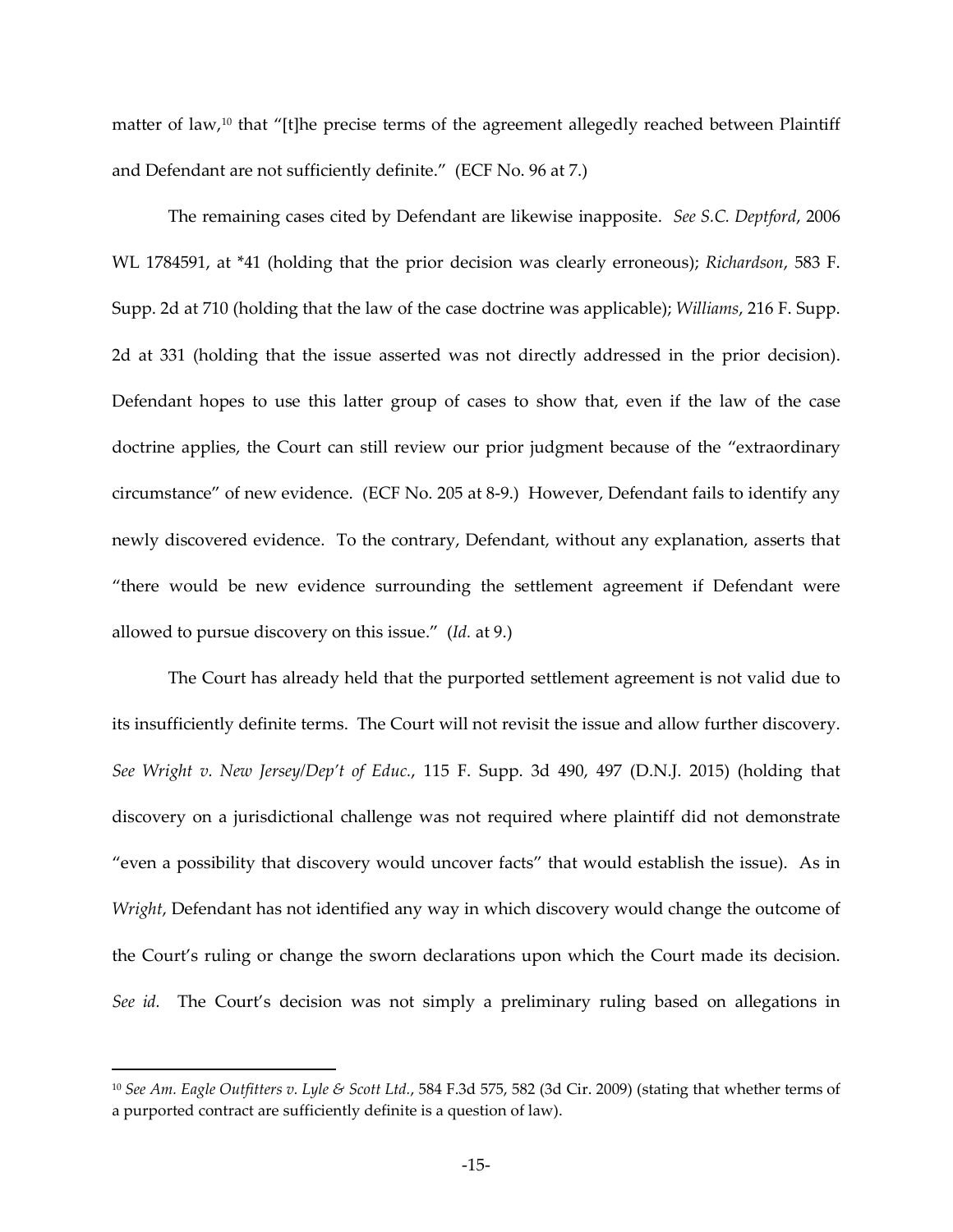pleadings. Rather, the Court decided that the purported settlement agreement was not enforceable based upon sworn declarations by the only two persons privy to the alleged settlement agreement. Furthermore, Defendant has provided no explanation as to how or why additional discovery would alter the information provided by the declarations of Boyington or Asa Bowers, the Chief Executive Officer of Defendant's parent entity who made the phone calls during which the settlement discussions took place.

After considering the sworn declarations of the only two persons participating in the settlement discussions on the phone, the Court unambiguously held that the purported settlement agreement is unenforceable because, as a matter of law, this purported agreement lacks sufficiently definite terms. (*See* ECF No. 96.) The Court also denied Defendant's prior request to reconsider that ruling. (*See* ECF No. 141.) Under the law of the case doctrine, the Court's prior decision as to the lack of definite terms and unenforceability of the purported settlement agreement was made as a matter of law and governs that same issue throughout this case. *See Mukasey*, 534 F.3d at 187 (citing *Christianson*, 486 U.S. at 816). The Court will not reconsider this matter that has already been decided in a prior decision and reconsidered in a separate prior decision. *See Bellevue*, 582 F.3d at 439. Moreover, no "extraordinary circumstances" exist to justify revisiting or overturning the Court's prior decision. *See id.*

Plaintiff's request for summary judgment as to the Second Affirmative Defense of the Amended Answer is granted and the Second Affirmative Defense of the Amended Answer is dismissed with prejudice.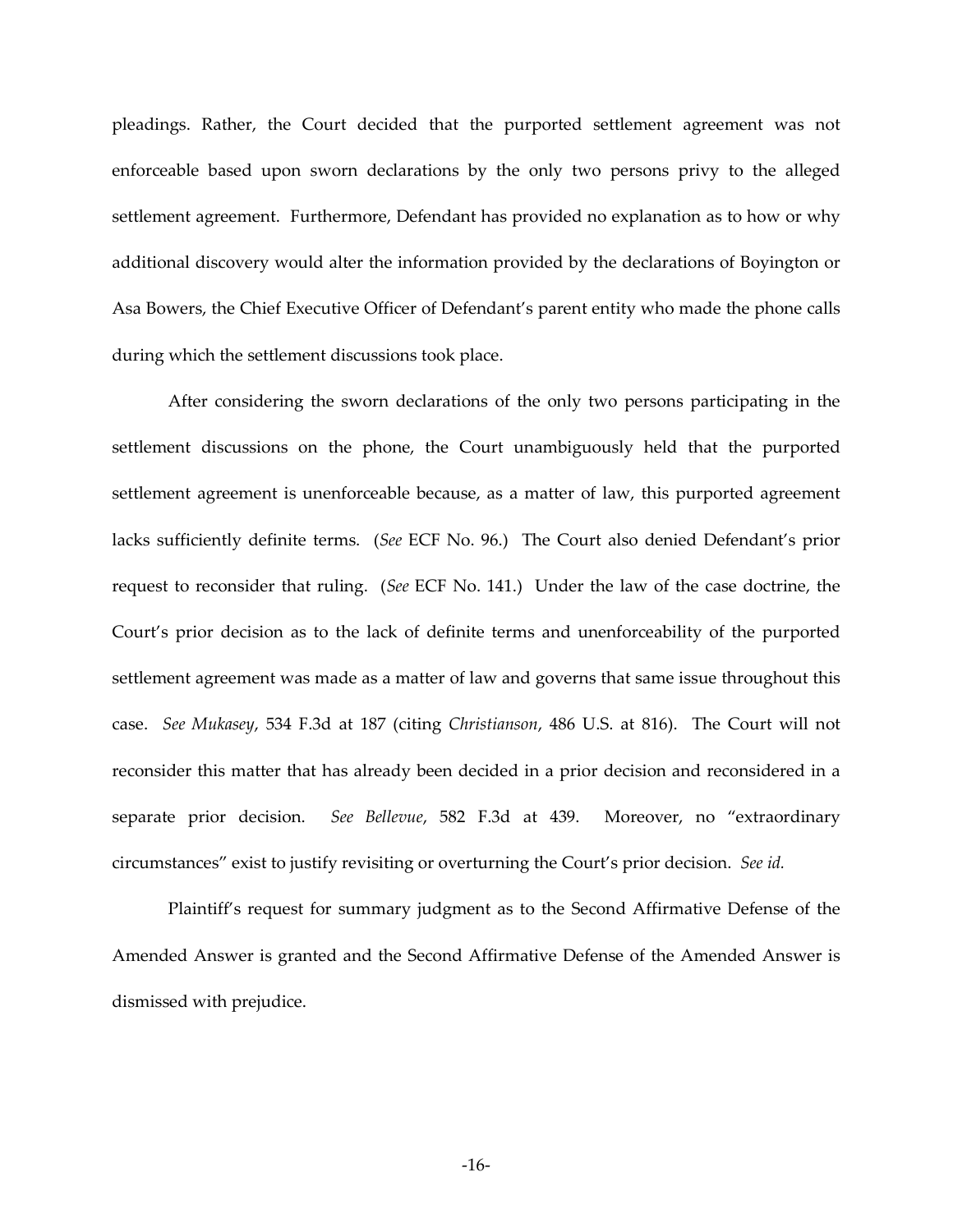### **V. Conclusion**

For the foregoing reasons, the Court grants Plaintiffs' Motion for Partial Summary Judgment (ECF No. 193) to the extent that it asks for summary judgment regarding the judicial admission made by Defendant<sup>[11](#page-16-0)</sup> and precludes the affirmative defense of the existence of an overtime exemption prior to December 31, 2014. However, this grant of summary judgment applies only to Boyington and the opt-in plaintiffs who are presently litigants before the Court.

The Court also grants Plaintiffs' Motion for Partial Summary Judgment (ECF No. 193) in regard to the Second Affirmative Defense of the Amended Answer and dismisses the Second Affirmative Defense with prejudice.

In any and all other regards, Plaintiffs' Motion for Partial Summary Judgment is denied. In particular, the Court cannot and will not preemptively decide whether Defendant's judicial admission regarding its misclassification of the ROW Agents as overtime exempt employees applies to hypothetical future parties or whether issue preclusion extends the Court's judgment to future cases or parties.

A corresponding order follows.

<span id="page-16-0"></span><sup>&</sup>lt;sup>11</sup> That judicial admission being:

The defendant has waived its affirmative defenses associated with the classification of these individuals as exempt during the time period when they were paid on a day-rate basis. That's originally what this case was about. These folks were classified as exempt, but it was admitted that they were not paid a fixed salary for all hours worked through the end of 2014. And, as a result of that, Percheron acknowledges that it is liable for misclassification prior to December 31st, 2014, leaving the key factual dispute for this whole litigation to be the question of hours worked.

<sup>(</sup>ECF No. 196-1 at 11:8-17.)